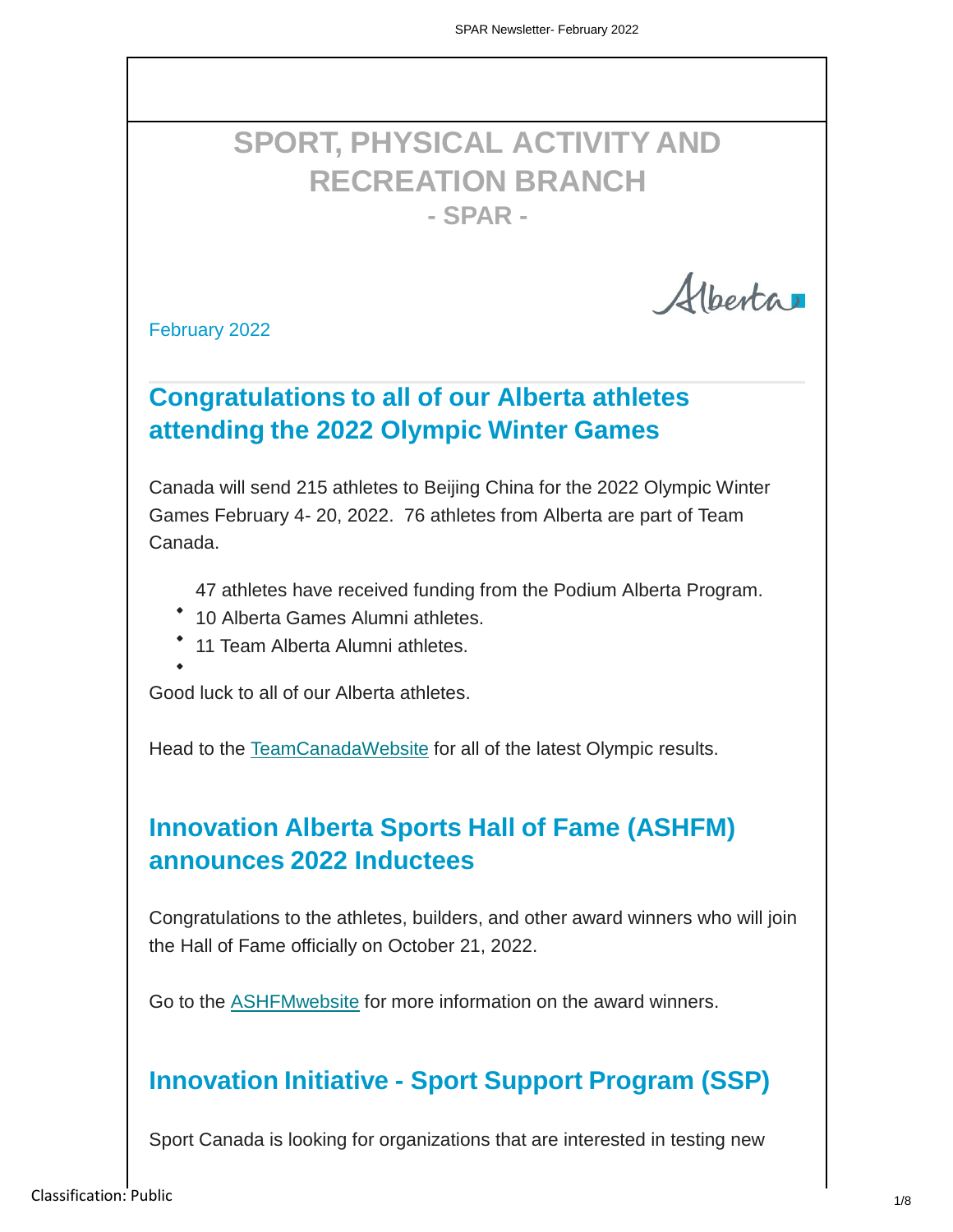ways of working in sport, are committed to monitoring and measuring results, have an interest in collaborating with researchers and evaluators, and are willing to share the stories nationwide to improve sport participation experiences for Canadians.

The SSP – Innovation Initiative seeks to support pilot projects with either a sport participation or sport for social development outcome. The sport activities employed in the pilot project must be consistent with the principles of quality sport. Eligible projects will pilot:

- a new sport program;
- a new sport for social development program;
- an existing sport program for a new population or purpose; or
- an adaptation of an existing sport program in order to align it with the principles of quality sport.

To see if you are eligible please read the [InnovationsProgramGuidelines.](https://www.canada.ca/en/canadian-heritage/services/funding/sport-support/innovation-initiative/application-guidelines.html) Please go to [theSportSupportProgramwebsite](https://www.canada.ca/en/canadian-heritage/services/funding/sport-support/innovation-initiative.html) for more information on how to apply. Deadline to apply is **February 23, 2022**.

#### **National Coaching Certification (NCCP) Updates**

[March and April NCCP schedules are posted on the NCCPMulti-Sport](https://albertasport.ca/coaching/nccp-multi-sport-module-calendar/) Calendar. [Coaches are encouraged to](https://albertasport.ca/coaching/nccp-multi-sport-module-calendar/) register early as these courses fill up quickly. Additional courses continue to be added, so check the calendar regularly for updates.

Six NCCP Multi-Sport eLearning modules can be accessed from the Coaching homepage, this includes Leading Drug Free Sport, Sport Nutrition, and Creating Positive Sport Environment.

Looking for NCCP Online Evaluations for Make Ethical Decisions and Managing Conflict? You can find these on [TheLocker](https://thelocker.coach.ca/account/login?ReturnUrl=%2f) under eLearning Multi-Sport tab.

### **Applications now being accepted for the Active Transportation Fund!**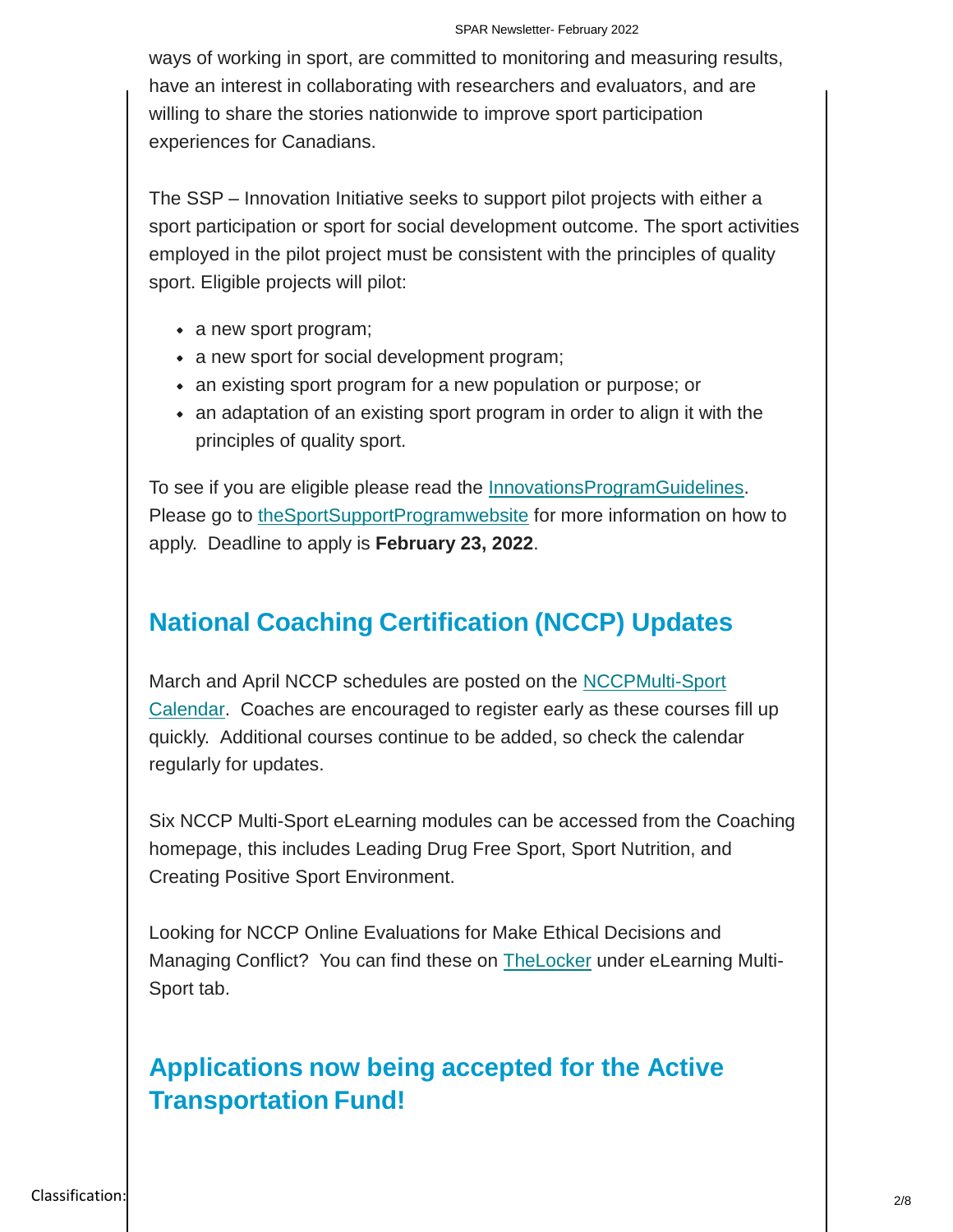Infrastructure Canada will be accepting applications for both the planning and capital funding streams of the Active Transportation Fund between January 27, 2022 and March 31, 2022.

The Active Transportation Fund's goal is to generate economic, environmental and social benefits for Canadians by increasing the amount, quality and usage of active transportation infrastructure.

If you are an eligible recipient with a project that will support a modal shift away from cars and towards active transportation, submit your application through the [applicantportal.](https://infrastructure-applicant.canada.ca/en/)

Please go to the [InfastructureCanada'sWebsite](https://www.infrastructure.gc.ca/trans/index-eng.html) for more information.

#### **Crowdfunding Alberta Webinar Series**

[The second webinar in the Crowdfunding Alberta series is now openfor](https://can01.safelinks.protection.outlook.com/?url=https%3A%2F%2Fwww.eventbrite.ca%2Fe%2Fbuilding-a-crowd-a-crowdfunding-alberta-webinar-registration-262606652567%3Futm-campaign%3Dsocial%26utm-content%3Dattendeeshare%26utm-medium%3Ddiscovery%26utm-term%3Dlisting%26utm-source%3Dcp%26aff%3Descb&data=04%7C01%7Csheri.wilson%40gov.ab.ca%7C4a21a44ba7c54b4dad8c08d9eb1c1d90%7C2bb51c06af9b42c58bf53c3b7b10850b%7C0%7C0%7C637799328246881789%7CUnknown%7CTWFpbGZsb3d8eyJWIjoiMC4wLjAwMDAiLCJQIjoiV2luMzIiLCJBTiI6Ik1haWwiLCJXVCI6Mn0%3D%7C3000&sdata=Lx06T49aE0a4s1eCz2XO4Vhh7EthGEKZhhMwXat7Lag%3D&reserved=0) [registration.](https://can01.safelinks.protection.outlook.com/?url=https%3A%2F%2Fwww.eventbrite.ca%2Fe%2Fbuilding-a-crowd-a-crowdfunding-alberta-webinar-registration-262606652567%3Futm-campaign%3Dsocial%26utm-content%3Dattendeeshare%26utm-medium%3Ddiscovery%26utm-term%3Dlisting%26utm-source%3Dcp%26aff%3Descb&data=04%7C01%7Csheri.wilson%40gov.ab.ca%7C4a21a44ba7c54b4dad8c08d9eb1c1d90%7C2bb51c06af9b42c58bf53c3b7b10850b%7C0%7C0%7C637799328246881789%7CUnknown%7CTWFpbGZsb3d8eyJWIjoiMC4wLjAwMDAiLCJQIjoiV2luMzIiLCJBTiI6Ik1haWwiLCJXVCI6Mn0%3D%7C3000&sdata=Lx06T49aE0a4s1eCz2XO4Vhh7EthGEKZhhMwXat7Lag%3D&reserved=0)

This webinar is presented by Daryl Hatton, FundRazr Founder & CEO. The webinar will focus on how non-profit organizations can kickstart growth in their digital donor base by building, buying, or borrowing a crowd for their crowdfunding campaign.

The webinar will also discuss the methodology for engaging existing donors in creating sustainable, recurring revenue streams to support organizations' projects while simultaneously attracting new donors.

The webinar will run live **Wednesday, February 23rd at 10 a.m. MST**.

A [recording will be made available on the CommunityDevelopmentUnit's](https://can01.safelinks.protection.outlook.com/?url=https%3A%2F%2Fwww.youtube.com%2Fc%2FAlbertaCDU%2Ffeatured&data=04%7C01%7Csheri.wilson%40gov.ab.ca%7C4a21a44ba7c54b4dad8c08d9eb1c1d90%7C2bb51c06af9b42c58bf53c3b7b10850b%7C0%7C0%7C637799328246881789%7CUnknown%7CTWFpbGZsb3d8eyJWIjoiMC4wLjAwMDAiLCJQIjoiV2luMzIiLCJBTiI6Ik1haWwiLCJXVCI6Mn0%3D%7C3000&sdata=z3x58OoveErgvPuU4ah%2F%2BVtkAkdTT3%2BWnvO9ycxo3F8%3D&reserved=0) [YouTubeChannel](https://can01.safelinks.protection.outlook.com/?url=https%3A%2F%2Fwww.youtube.com%2Fc%2FAlbertaCDU%2Ffeatured&data=04%7C01%7Csheri.wilson%40gov.ab.ca%7C4a21a44ba7c54b4dad8c08d9eb1c1d90%7C2bb51c06af9b42c58bf53c3b7b10850b%7C0%7C0%7C637799328246881789%7CUnknown%7CTWFpbGZsb3d8eyJWIjoiMC4wLjAwMDAiLCJQIjoiV2luMzIiLCJBTiI6Ik1haWwiLCJXVCI6Mn0%3D%7C3000&sdata=z3x58OoveErgvPuU4ah%2F%2BVtkAkdTT3%2BWnvO9ycxo3F8%3D&reserved=0) within 72 hours.

## **Sport Information Resource Center (SIRC) Conflict of Interest Webinar**

Decision-making in the sport system can be challenging and, often in smaller sport organizations, conflicts of interest are unavoidable. In order to prevent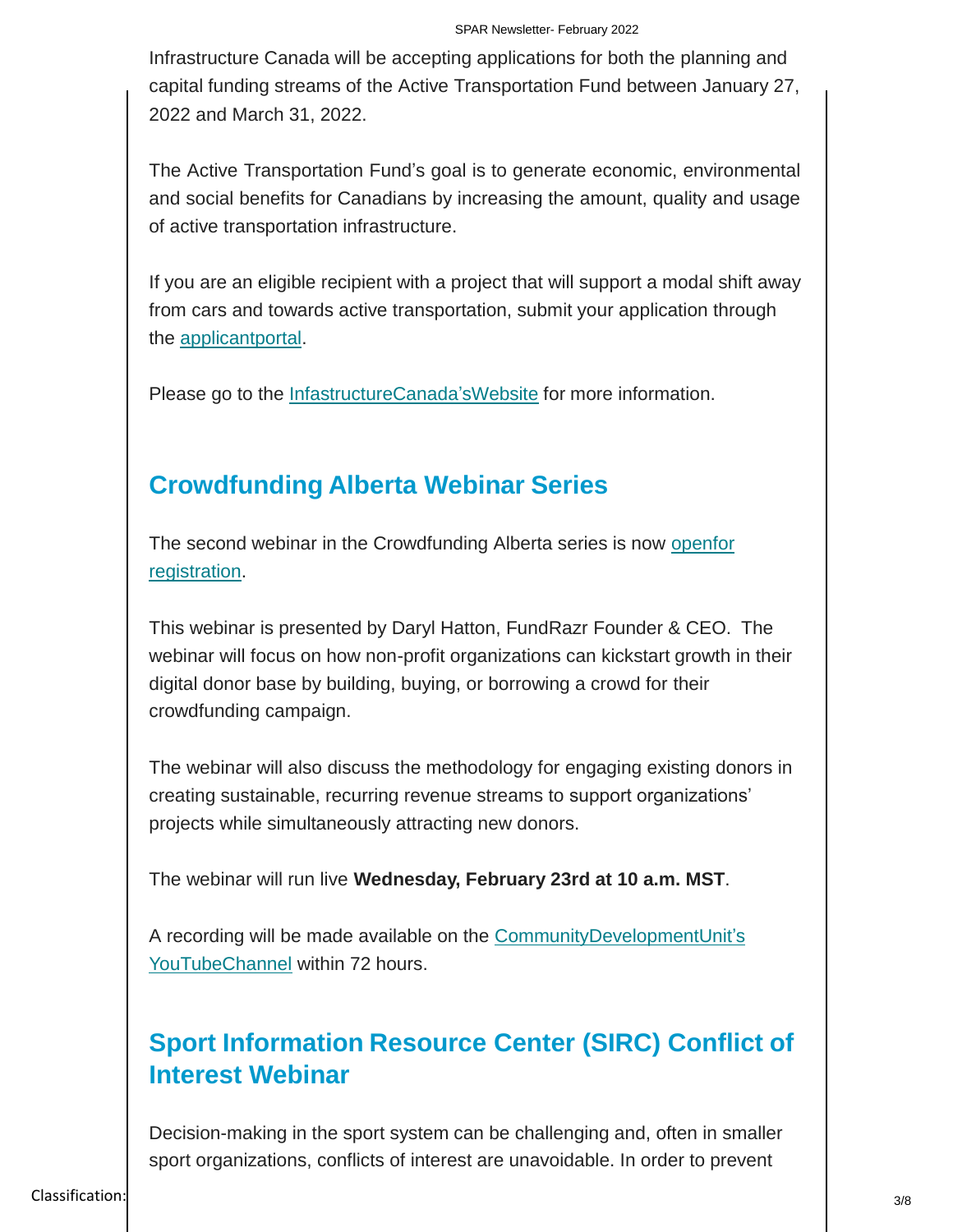disputes from occurring in the decision-making process, it is important to be able to identify and address conflicts of interest.

In this zoom webinar, conflicts of interest will be defined and explained in a sports-related context and key elements will be highlighted to help identify and categorize them so that appropriate action may be taken. Tips on preventing and declaring conflicts of interest will also be provided during this interactive presentation.

- Apriil 6, 2022 12:00-1:00pm EST English.
- April 7, 2022 12:00-1:00pm EST French.

[Registerforthewebinartoday.](https://www.surveymonkey.com/r/F6GGQFG)

#### **ParticipACTION Community Better Challenge is back**

The [ParticipACTIONCommunityBetterChallenge](https://www.participaction.com/en-ca/programs/community-challenge) is returning from June 1 – 30, 2022.

Apply to the ParticipACTION micro-grant program by February 21 to receive up to \$1,500 to support activities that get your community active during the challenge.

ParticipACTION has earmarked a portion of the funds to specifically support multi-sport projects that engage women and girls through the Sport Canada Gender Equity Fund.

To see if you are eligible, please read the [grantguidelines.](https://can01.safelinks.protection.outlook.com/?url=https%3A%2F%2Fparticipaction.cdn.prismic.io%2Fparticipaction%2Fcf916bba-2949-4a0f-b315-dc7859a5fb67_2022%2BCommunity%2BBetter%2BChallenge%2BGrant%2BApplication%2BGuidelines%2BFINAL.pdf&data=04%7C01%7Csheri.wilson%40gov.ab.ca%7Ccc59590716cc4835c0f408d9e5a81906%7C2bb51c06af9b42c58bf53c3b7b10850b%7C0%7C0%7C637793332393731275%7CUnknown%7CTWFpbGZsb3d8eyJWIjoiMC4wLjAwMDAiLCJQIjoiV2luMzIiLCJBTiI6Ik1haWwiLCJXVCI6Mn0%3D%7C3000&sdata=Axz6LvpgHvKwulajxfg9%2B7KplU7FH%2F3VJdPgPiZ9vmo%3D&reserved=0)

[Applytoday](https://www.surveymonkey.com/r/YJ3XJK3)**.**

## **Sport Information Resource Center (SIRC) Team Canada Champion Chats**

The Canadian Olympic Committee, in collaboration with Classroom Champions and the Canadian Paralympic Committee, are thrilled to be sharing with you a one-of-kind opportunity to connect children and youth in your community with some of Canada's most inspirational athletes, Team Canada Champion Chats.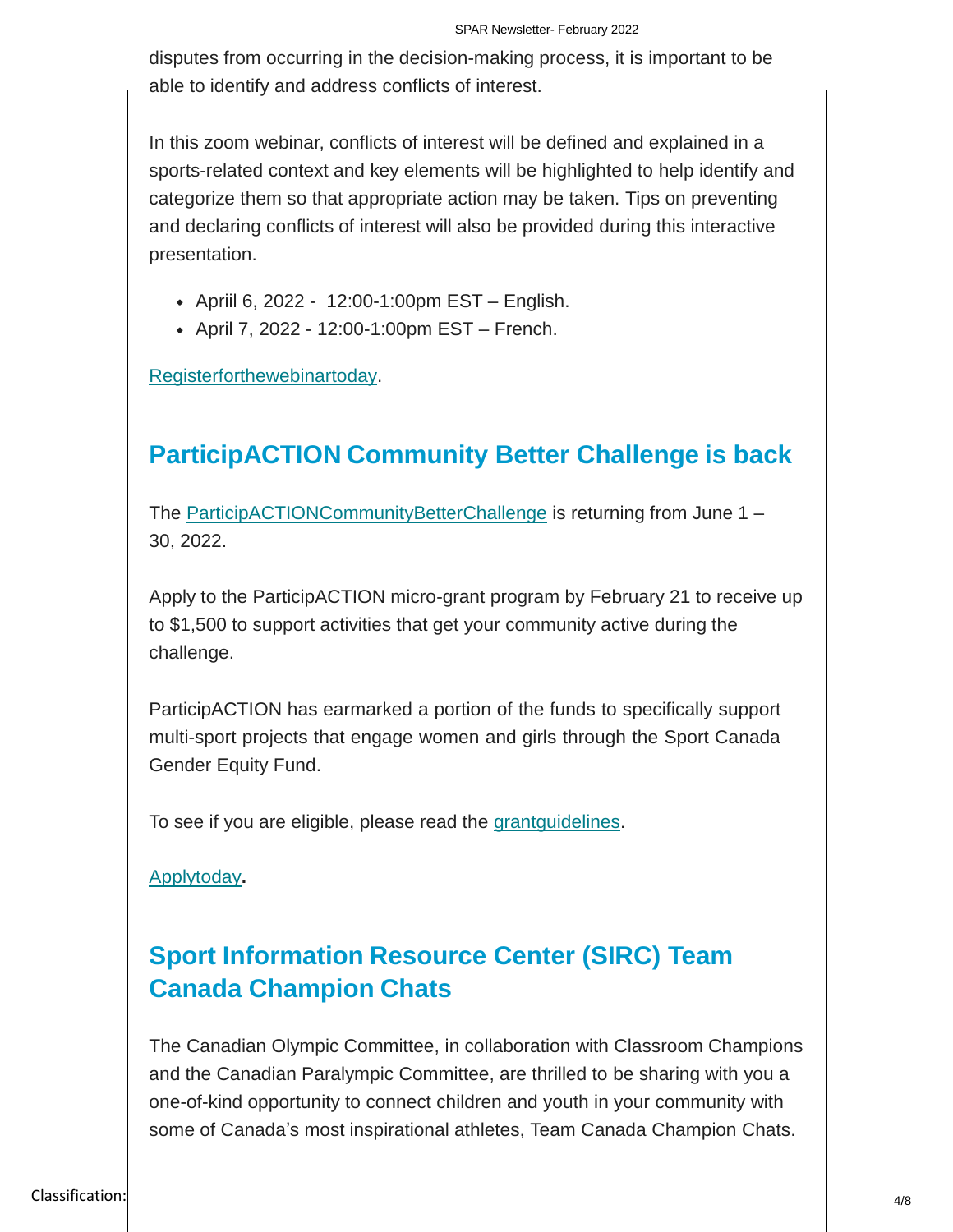- When: Wednesday February 23, 2022.
- $\bullet$  Time: 10:30 a.m. to 11:15 a.m.

The Champions Chats series will be hosting a 45-minute nationwide live stream for children and youth. This chat will feature Team Canada Beijing Olympians and Paralympians engaging directly with Canadians and sharing the essence of the Olympic and Paralympic values with millions of school children across Canada.

[Learnmoreandregistertoday.](https://sirc.ca/events/events-conferences/team-canada-champion-chats-2/)

### **Ever Active Schools SHAPING THE FUTURE 2022 Conference - April 21-23, 2022**

Shaping the Future is an annual conference that brings together educators, health and wellness professionals and researchers to explore aspects of Comprehensive School health through a variety of interactive learning formats.

In 2022, we're coming back IN-PERSON in Kananaskis. There will be some of the virtual options to give everyone the best possible experience and the most access.

Early bird registration is now available.

[Gototheconferencewebsiteformoreinformationandregistration.](https://everactive.org/events/stf/)

## **43rd Annual Alberta AFRP Conference and Trade Show - April 24-26, 2022**

The Alberta Association of Recreation Facility Personnel (AARFP) is hosting their annual conference and tradeshow, Taking Charge of Change.

It is more important than ever to find new, and innovative, ways to reach our goals and contribute to active and healthy communities. This year's conference will take place in Red Deer. The program gives you the opportunity to connect with others who face similar challenges and gain knowledge that will benefit your communities.

With over 30 educations sessions, numerous trade show exhibitors, and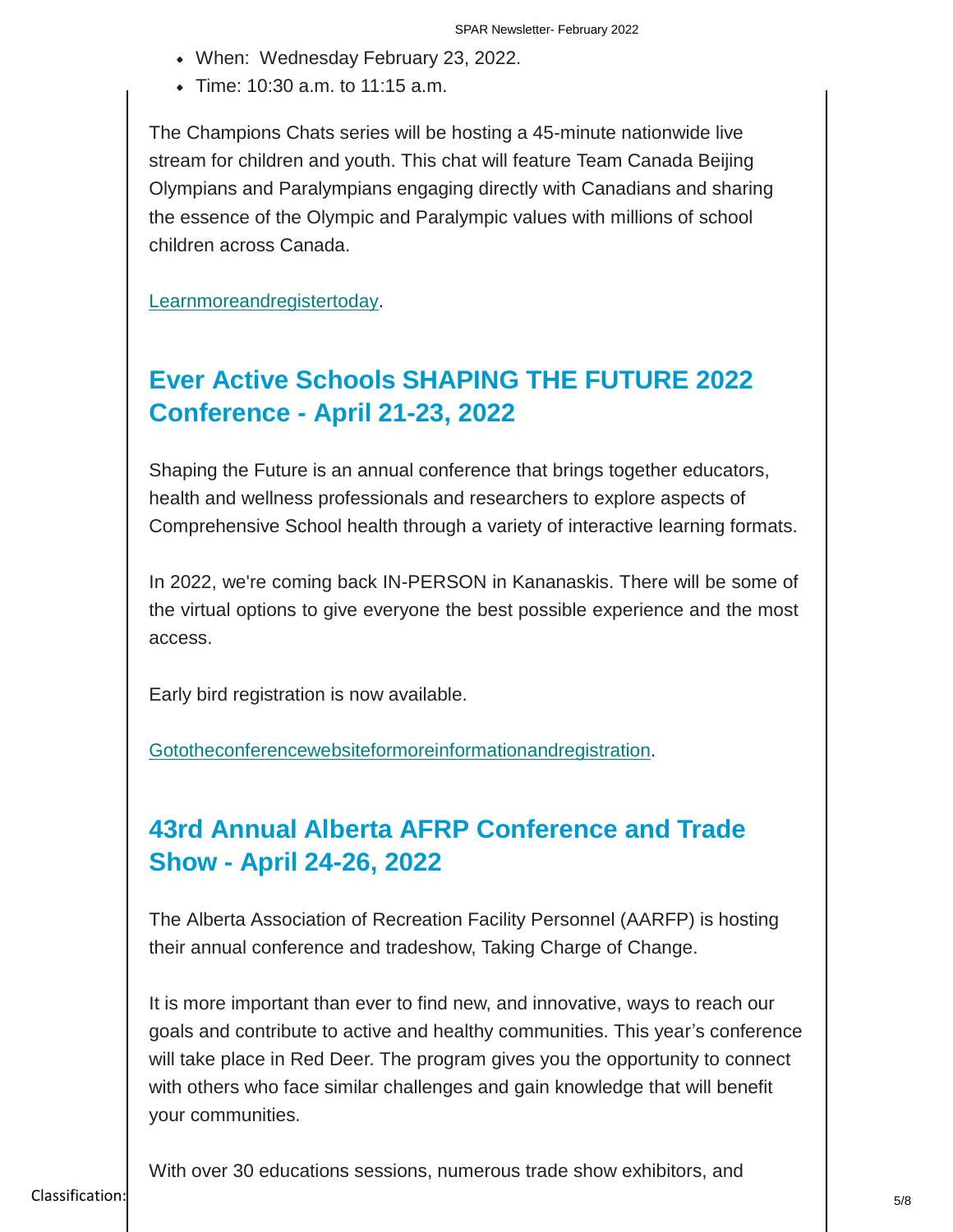keynotes from DeeAnne Riendeau and Doreen von Gradulewski, recreation professionals will take away information that will help them take charge of the new world and continue the high standard of quality recreation provision that is Alberta's reputation.

[Visitthe2022ConferenceandTradeShowwebsiteformoreinformation.](https://pheedloop.com/AARFP/site/home/)

# **43rd Sport for life Canadian Summit May 11-12, 2022- Date Change**

The new dates for this conference will be May 11-12, 2022. This multi-city event will be hosted in various communities across Canada, which will be announced on the Summit website in the coming weeks.

For now, save May 11-12 in your calendars, and look for upcoming announcements from Sport for Life.

[GototheSportforLifewebsiteformoreinformation.](https://sportforlife.ca/blog/save-the-date-2022-sport-for-life-canadian-summit/)

# **Sport Physical Activity and Recreation (SPAR) Website Upgrade**

Just a quick reminder that the [SPARwebsite](https://albertasport.ca/) recently underwent some website upgrades.

Please go to the [SPARwebsite](https://albertasport.ca/) to update your favorites or your current book marks. We don't want you to miss out on the the latest sport and recreation news.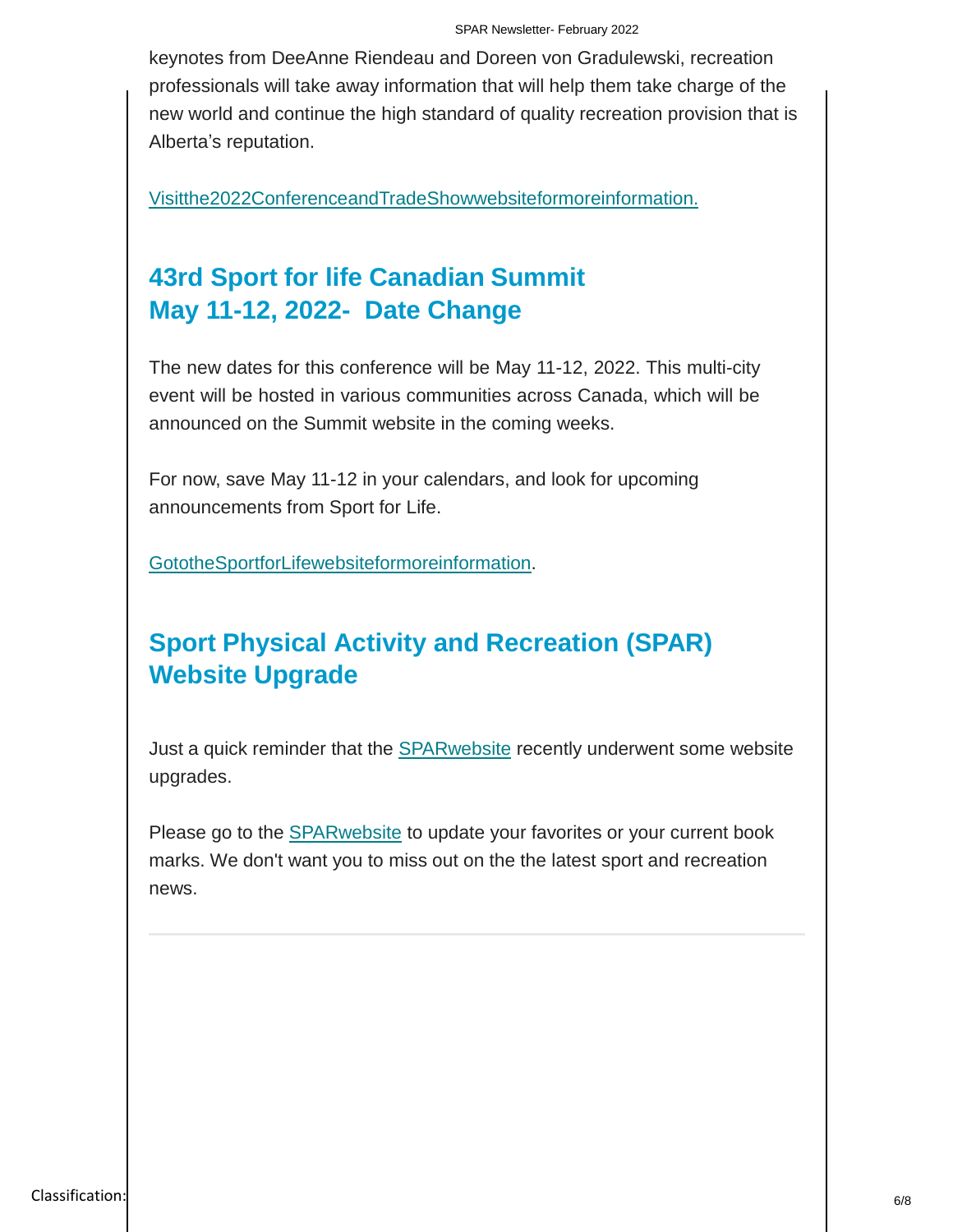SPAR Newsletter- February 2022





### **Concussion Awareness**

The [#HeadstrongCanada](https://twitter.com/hashtag/headstrongcanada) campaign is based on the Government of Canada's Concussion Framework and the [ConcussionAwarenesstoolkit,](https://sirc.ca/concussion) is designed to give every sport organization the resources they need to show they are concussion smart and to learn the key points in concussion awareness.

*Sport Physical Activity and Recreation, All rights reserved.*

**Our mailing address is:** Sport, Physical Activity and Recreation Branch Suite 500, 10055 106 Street Edmonton, Alberta T5J 1G3 Canada

Sport, Physical Activity and Recreation · Suite 500, 10055 - 106 Street · Edmonton, Alberta T5J 1G3 · Canada